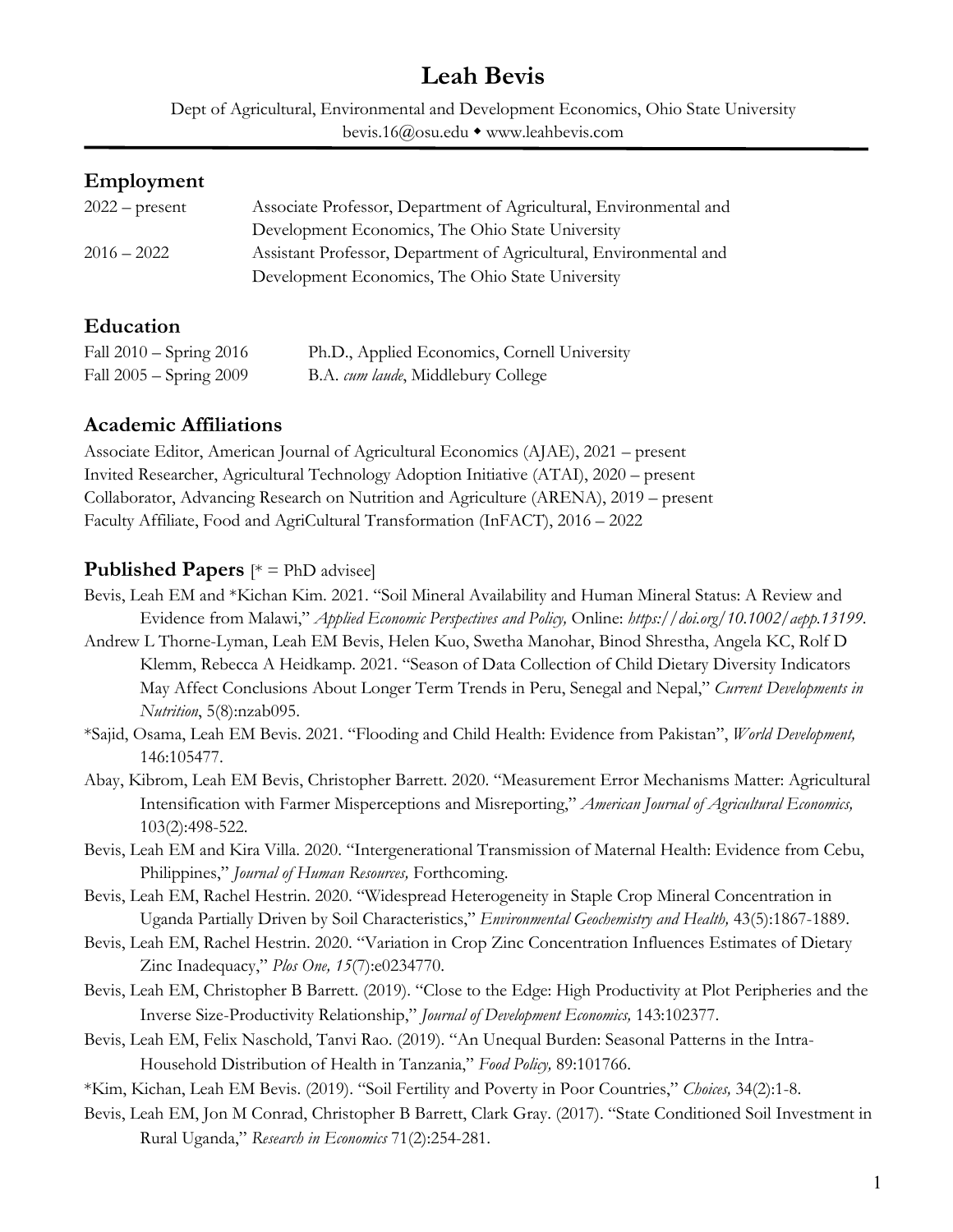- Barrett, Christopher B and Leah EM Bevis. (2015). "The Reinforcing Feedback Between Low Soil Fertility and Chronic Poverty," *Nature Geoscience,* 8(12):907-912.
- Bevis, Leah EM, Christopher B Barrett. (2015). "Decomposing Intergenerational Income Elasticity: The Gender-Differentiated Contribution of Capital Transmission in Rural Philippines," *World Development* 74:232-252.
- Bevis, Leah EM. (2015). "Soil-to-Human Mineral Transmission with an Emphasis on Zinc, Selenium and Iodine," *Springer Science Reviews* 31(1):77-96.
- Barrett, Christopher B and Leah EM Bevis. (2015). "The Micronutrient Deficiencies Challenge in African Food Systems," in D. E. Sahn, ed., *The Fight Against Hunger and Malnutrition: The Role of Food, Agriculture, and Targeted Policies.* Oxford: Oxford University Press.

#### **Working Papers**  $[{}^* =$  PhD advisee]

| Soil Zinc Deficiency and Child Stunting: Evidence from Nepal                 |
|------------------------------------------------------------------------------|
| With *Kichan Kim, David Guerena, R&R at Journal of Health Economics          |
| How Much Time Do American Police Spend on Mental Health Crises?              |
| With Taleed El-Sabawi, Jennifer Carroll                                      |
| Generalizing Food Subsidies: Evidence from Odisha, India                     |
| With Tanvi Rao, *Shinjini Pandey                                             |
| Decomposing Seasonal Variation in Child Weight-for-Height Z-score in Senegal |
| With Karan Shakya*, Andrew Thorne-Lyman                                      |
| An Instrumental Variables Adaptation of Sequential G-Estimation              |
| With Kira Villa                                                              |
| Rural Yields Set Maize Prices in Africa                                      |
| With *Thomas Kim, Anna Folke Larsen                                          |
| The Green Revolution and Inequality in India                                 |
| With *Rabail Chandio, Digvijay Negi                                          |
| Sharing with Neighbors: Community Production Diversity and Diets in Ethiopia |
|                                                                              |

#### *With* \**Thomas Kim*

#### **Selected Conference Presentations**

| <b>July 2022</b> | Agricultural and Applied Economics Association Conference (AAEA), Anaheim             |
|------------------|---------------------------------------------------------------------------------------|
| Sept 2022        | 100 Years of Economic Development, Cornell University                                 |
| Aug 2021         | Agricultural and Applied Economics Association Conference (AAEA), Austin              |
| Mar 2020         | Pacific Conference for Development Economics (PacDev), UC Berkeley                    |
| Oct 2020         | North East Universities Development Consortium (NEUDC), Dartmouth                     |
| Oct 2019         | North East Universities Development Consortium (NEUDC), Northwestern                  |
| Aug 2019         | Agricultural and Applied Economics Association Conference (AAEA), Atlanta             |
| Jun 2019         | Nordic Conference on Development Economics, U of Copenhagen                           |
| Feb 2019         | National Bureau of Economics Research: Transforming Rural Africa (NBER), Cambridge MA |
| Oct 2018         | North East Universities Development Consortium (NEUDC), Cornell University            |
| Mar 2018         | Centre for the Study of African Economies Conference (CSAE), University of Oxford     |
| Mar 2018         | Midwest International Economic Development Conference (MIEDC), U of Minnesota         |
| Oct 2017         | North East Universities Development Consortium (NEUDC), Tufts University              |
| Aug 2017         | Agricultural and Applied Economics Association Conference (AAEA), Chicago             |
| Jun 2017         | Annual Bank Conference on Africa (ABCA), Berkeley                                     |
| Mar 2017         | Pacific Conference for Development Economics (PacDev), UC Riverside                   |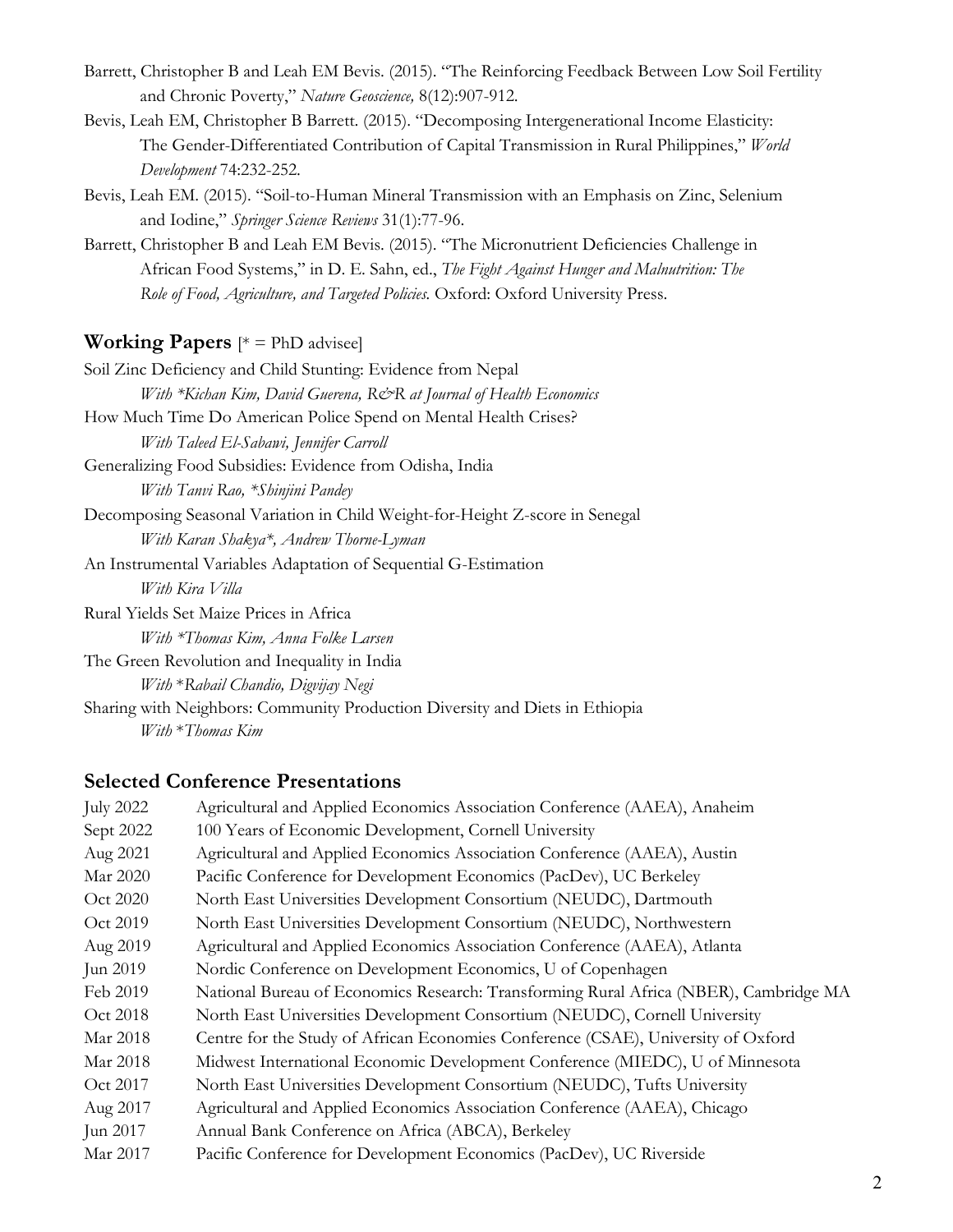| Mar 2017 | Centre for the Study of African Economies Conference (CSAE), University of Oxford |
|----------|-----------------------------------------------------------------------------------|
| Mar 2016 | Midwest International Economic Development Conference (MIEDC), U of Minnesota     |
| Aug 2016 | Agricultural and Applied Economics Association Conference (AAEA), Boston          |
| Aug 2015 | International Conference for Agricultural Economics (ICAE), Milan, Italy          |
| Mar 2015 | Centre for the Study of African Economies Conference (CSAE), University of Oxford |
| Oct 2013 | North East Universities Development Consortium (NEUDC), Harvard                   |
| Mar 2013 | Centre for the Study of African Economies Conference (CSAE), University of Oxford |
|          |                                                                                   |

## **Selected Invited Presentations**

| Nov 2021  | Soil Sessions – Strategizing to improve soil health data in agricultural surveys, 50x2030      |
|-----------|------------------------------------------------------------------------------------------------|
| Sept 2021 | Center for Food Security and the Environment Seminar Series, Stanford University               |
| Dec 2020  | Human Nutrition Seminar, Bloomberg School of Public Health, John Hopkins                       |
| Nov 2020  | Trade & Development Seminar Series, Department of Applied Economics, U of Minnesota            |
| Nov 2020  | Applied Microecon & Development Seminar Series, International Food Policy Research Institute   |
| Feb 2020  | Faculty Seminar Series, Department of Statistics, The Ohio State University                    |
| Dec 2019  | Measurement Error and the Adoption of Agricultural Innovations, Paris School of Economics      |
| Dec 2019  | Faculty Seminar Series, Department of Economics & Finance, University of North Dakota          |
| Nov 2019  | International Nutrition Seminar Series, Interdepartmental Nutrition Program, Purdue University |
| Oct 2019  | 7th Annual Scientific Symposium on Agriculture-Nutrition, Tufts University, Kathmandu          |
| May 2019  | Second Annual Scottish Development Conference, Edinburgh, Scotland                             |
| Jun 2019  | I wasn't there: A virtual development economics workshop, Cornell University                   |
| Mar 2019  | ACE Seminar Series, Agricultural and Consumer Economics, U of Illinois Urbana-Champaign        |
| Oct 2018  | Faculty Seminar, Consumer Sciences, The Ohio State University                                  |
| Mar 2017  | Development Economics Research Group Seminar Series, University of Copenhagen                  |
| Nov 2016  | Faculty Seminar Series, Economics Department, Lafayette College                                |
| Oct 2016  | Trade & Development Seminar Series, Department of Applied Economics, U of Minnesota            |

## **Selected Grants and Awards**

| 2022 | Evidence for Action Grant (co-PI \$386,566), Robert Wood Johnson Foundation                  |
|------|----------------------------------------------------------------------------------------------|
| 2022 | Project Development Grant (PI \$9,580), Agricultural Technology Adoption Initiative (ATAI)   |
| 2022 | International Section Best Paper 2021 (for Abay, Bevis, and Barrett 2020), AAEA              |
| 2022 | Sustainability Research Seed Grant (co-PI \$24,908), Sustainability Institute, OSU           |
| 2021 | Outstanding AJAE Reviewer, AAEA                                                              |
| 2021 | President's Research Excellence Accelerator Grant (co-PI \$50,000), OSU                      |
| 2021 | Linkage & Leverage Grant (co-PI \$35,000), InFACT, OSU                                       |
| 2021 | Health Seed Fund for Racial Justice (co-PI \$23,080), College of Public Health, OSU          |
| 2020 | Phase I Award (co-PI \$295,000), Assist International                                        |
| 2019 | PhD student funding via ARENA Project (\$29,500), Bill and Melinda Gates Foundation          |
| 2018 | Linkage & Leverage Grant (co-PI \$35,000), InFACT, OSU                                       |
| 2014 | George F Warren Award for outstanding research (\$1,000), Dyson School, Cornell              |
| 2014 | Buttrick-Crippen Fellow (1 semester of Cornell funding), Knight Institute, Cornell           |
| 2012 | Research Grant (\$15,000), HarvestPlus                                                       |
| 2012 | StART Research Grant (\$30,0000), CIIFAD, Cornell University                                 |
| 2011 | NSF Trainee (2 years of Cornell funding + \$14,000 research funding), NSF                    |
| 2007 | Project for Peace Grant, Middlebury College (\$10,000), Katherine Wasserman Davis Foundation |
|      |                                                                                              |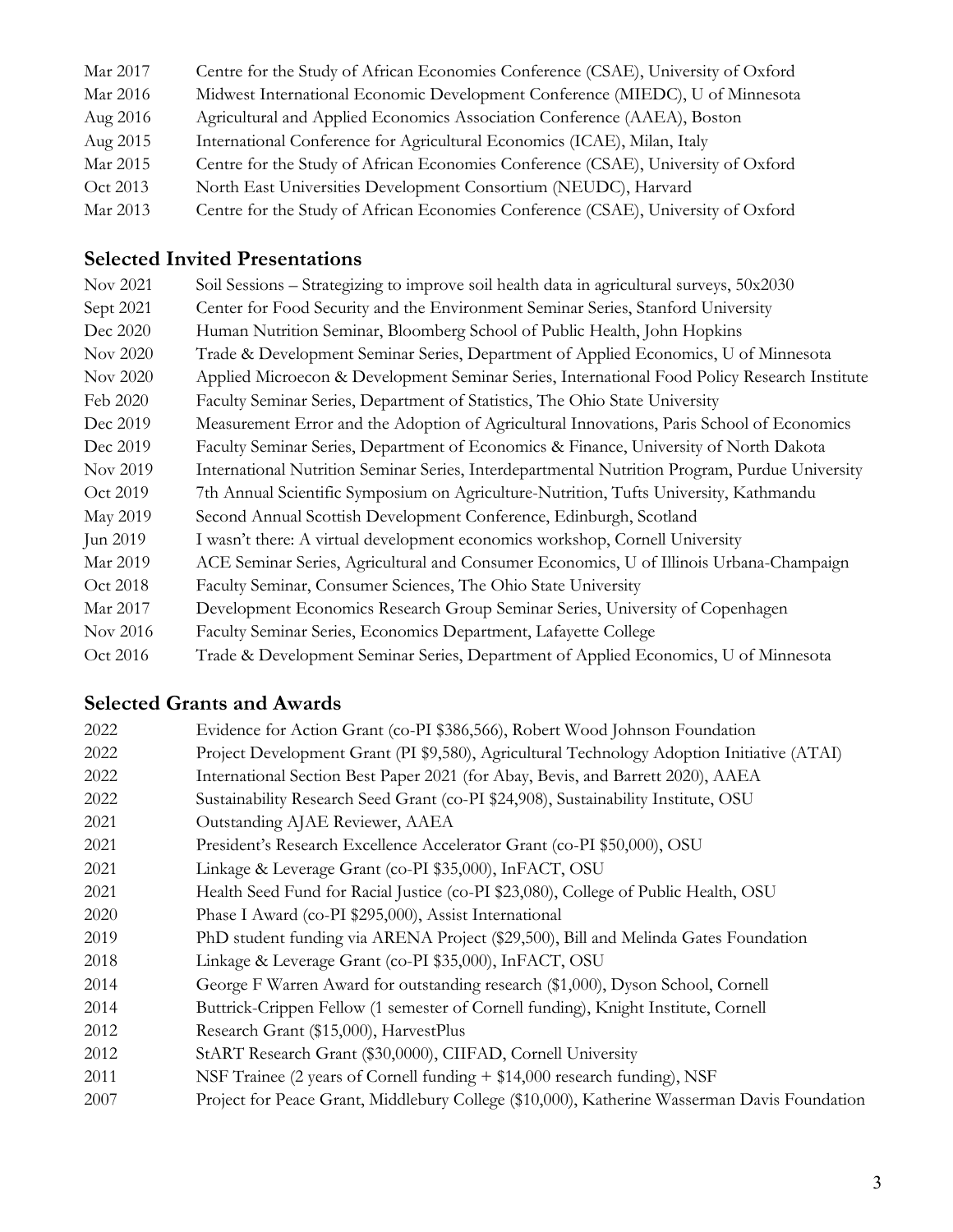## **Teaching**

Assistant Professor, Ohio State University AEDE 8102: Applied Econometrics III (PhD) AEDE 7425: Advanced Development Economics II (PhD) AEDE 6130: Applied Quantitative Methods III (Master's) AEDE 7140: Applied Econometrics II (PhD) AEDE 4002.01: Econometric Applications in Agribusiness and Applied Economics (undergrad) AEDE 8200: Frontiers in AED Economics: Applied Econometrics in Development (PhD) Graduate Student Primary Instructor, Cornell University AEM 1106: Food Systems in the Developing World (undergrad)

## **Graduate Advisee Placements**

| Advisor:   | Kichan Kim (PhD 2021), Economist, World Bank                                      |
|------------|-----------------------------------------------------------------------------------|
|            | Osama Sajid (PhD 2021), Postdoctoral Associate, Cornell University                |
| Committee: | Oudom Hean (PhD 2020), Assistant Professor, North Dakota State University         |
|            | Sahar Yousef (PhD 2020), Assistant Professor, Doha Institute for Graduate Studies |

## **Selected Consulting and Work**

| 2019 | Consultant, ARENA Project, Bill and Melinda Gates Foundation           |
|------|------------------------------------------------------------------------|
| 2016 | Grant Review, International Initiative for Impact Evaluation (3IE)     |
| 2014 | Commissioned Policy Paper, HarvestPlus                                 |
| 2013 | Uganda Country Coordinator, NSF-Funded National Survey (PI Clark Gray) |
| 2012 | World Vision Program Evaluation, Humbo, Ethiopia                       |
| 2011 | CARE Ethiopia Cash Transfer Program Design, Addis Ababa, Ethiopia      |
| 2011 | World Bank Workshop on Livestock Data in Africa, Rome, Italy           |

## **Professional Service**

- Oct 2021 Organizer, Panel on Non-Academic Development Economics Research Jobs, hosted by the Agricultural and Applied Economics Association, International Section. July 2020 Discussant, AAEA preconference for Handbook of Agricultural Economics, hosted by the Agricultural and Applied Economics Association.
- Oct 2020 Organizer, Panel on Non-Academic Development Economics Research Jobs, hosted by the Agricultural and Applied Economics Association, International Section.
- Reviewer for Journals: Review of Economics and Statistics, Journal of Development Economics, American Journal of Agricultural Economics, Journal of the Association of Environmental and Resource Economists, Food Policy, World Development, Journal of Development Studies, Agricultural Economics, Economic Development and Cultural Change, Applied Economic Perspectives & Policy, Journal of Regional Science, Economics and Human Biology, Journal of African Economies, Food Security, Plos One, Ecological Economics, Science of the Total Environment, Population and Environment.
- Reviewer for Conferences: International Conference of Agricultural Economists 2018, Northeast Universities Development Consortium 2018 & 2019, Agricultural and Applied Economics Association Annual Meeting 2017 & 2019.
- Reviewer for Grant Proposals: International Initiative for Impact Evaluation (3IE), Agricultural Technology Adoption Initiative (ATAI)